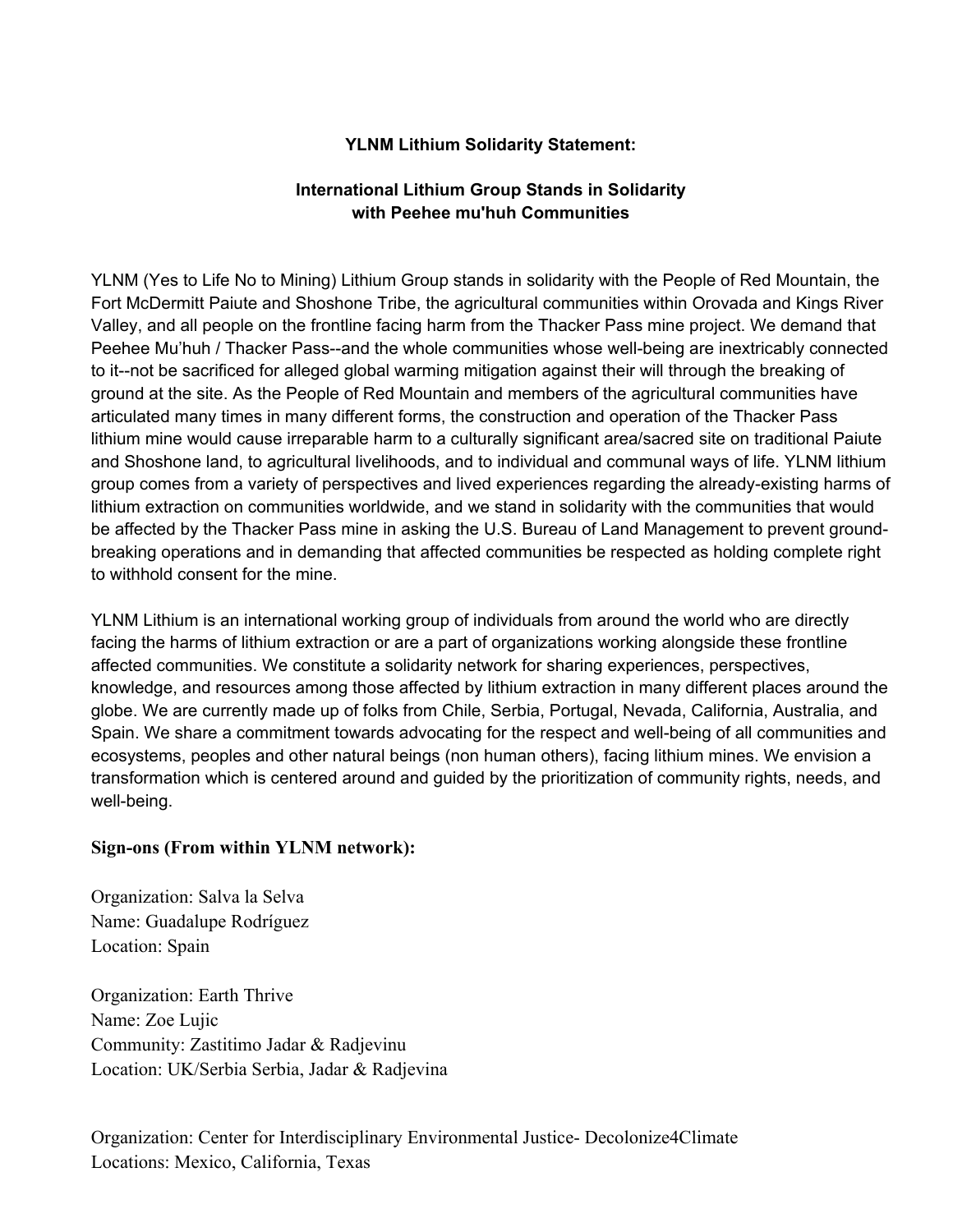Organization: Rettet den Regenwald/Rainforest Rescue Name: Klaus Schenck Location: Germany

Organization: Zaštitimo Jadar i Rađevinu/Protect Jadar & Radjevina Name: Marija Alimpic Location: Loznica, Serbia (opposing Rio Tinto's lithium mine in Jadar, Western Serbia)

Organization: Denver Justice and Peace Committee (DJPC) Name: Rebeca Zuniga Location: Denver, U.S

Organization: Observatorio Plurinacional de Salares Andinos (OPSAL) Name: Ramón Morales Balcázar / Verónica Gostissa Location: Chile, Argentina & Bolivia

Organization: Igapo Project Name: Corinne Ferrarons Location: France

Organization: Latin American Network of Women Defenders of Social and Environmental Rights Name: Eva Vázquez Location: Latin America

Organizations: OPSAL & Colectivo de DDHH Empodérate Name: Vivian Lagrava Location: Bolivia

Organizations: Agricultores Quebrada de Soncor & OPSAL Name: Rudecindo Espíndola Araya Location: Chile

Organizations: OPSAL & Comunidad Colla de Copiapó Name: Elena Rivera Cardoso Location: Chile

Name: Patricia Marconi Organization: OPSAL and Fundación Yuchan Location: Argentina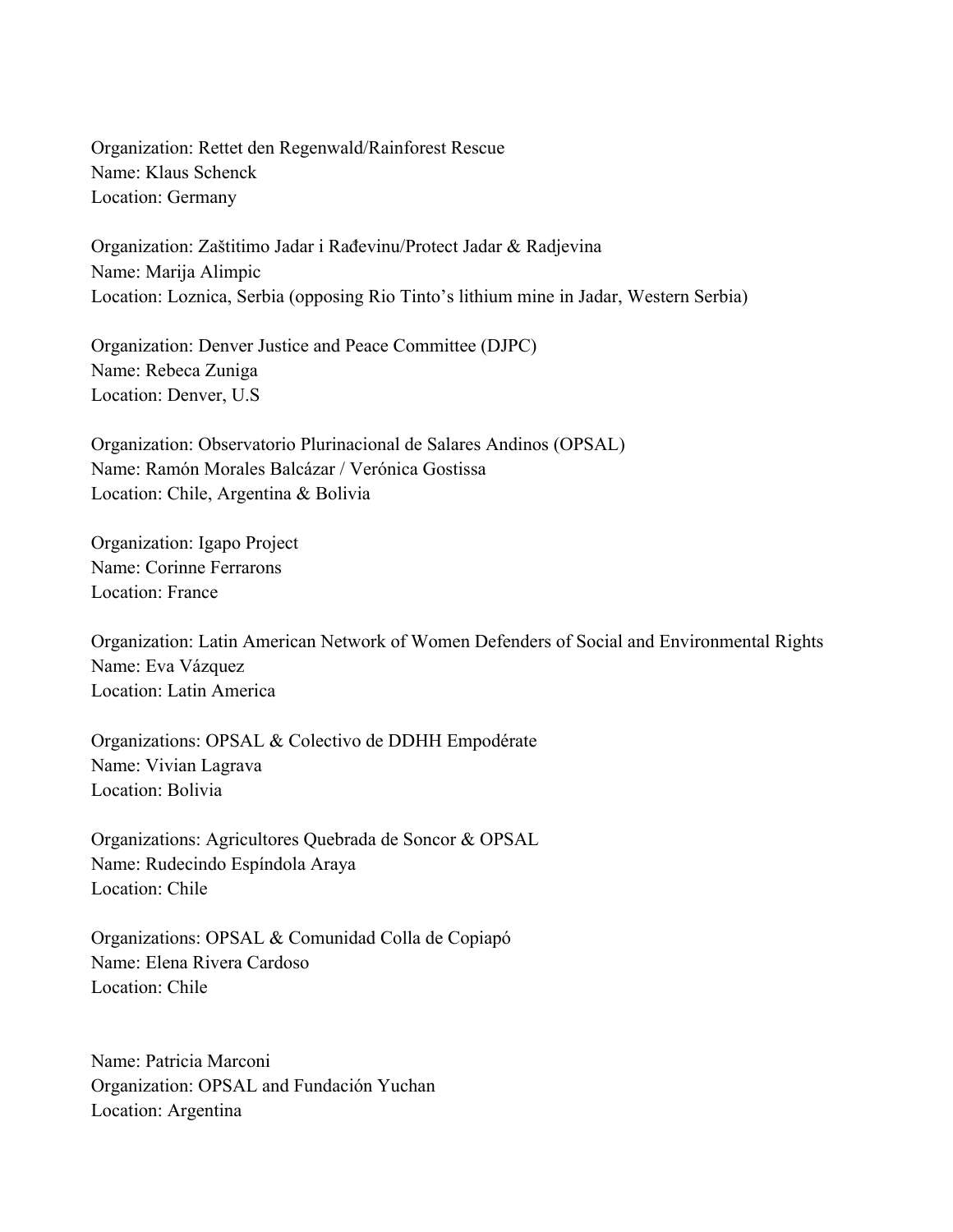Name: Bárbara Jerez Henríquez Organization: OPSAL (Plurinational Observatory of Andean Salt Flats) Location: Chile

Name: Verónica Gostissa Organization: OPSAL (Plurinational Observatory of Andean Salt Flats) Location: Argentina

Name: Jacqueline Quintana Organization: OPSAL (Plurinational Observatory of Andean Salt Flats) Location: Chile

Name: Ingrid Garcés Organization: OPSAL Location: Chile

Name: Mirko Nikolić Postdoc, Institute for Culture & Society, Linköping University Location: Sweden/Serbia E-mail: mirkon@tuta.io

Name: Hannibal Rhoades Beyond Extractivism Lead, The Gaia Foundation Location: United Kingdom Email: hannibal@gaianet.org

Organization: DECOIN Name: Carlos Zorrilla Location: Intag, Ecuador Note: "From Ecuador's cloud forests under threat of large-scale copper mining, we support your struggle"

Organization: Biofuelwatch Name: Frances Howe and Gary Hughes Location: UK/USA

## **Sign ons (beyond YLNM network):**

Organization: MiningWatch Canada Name: Jamie Kneen Location: Canada